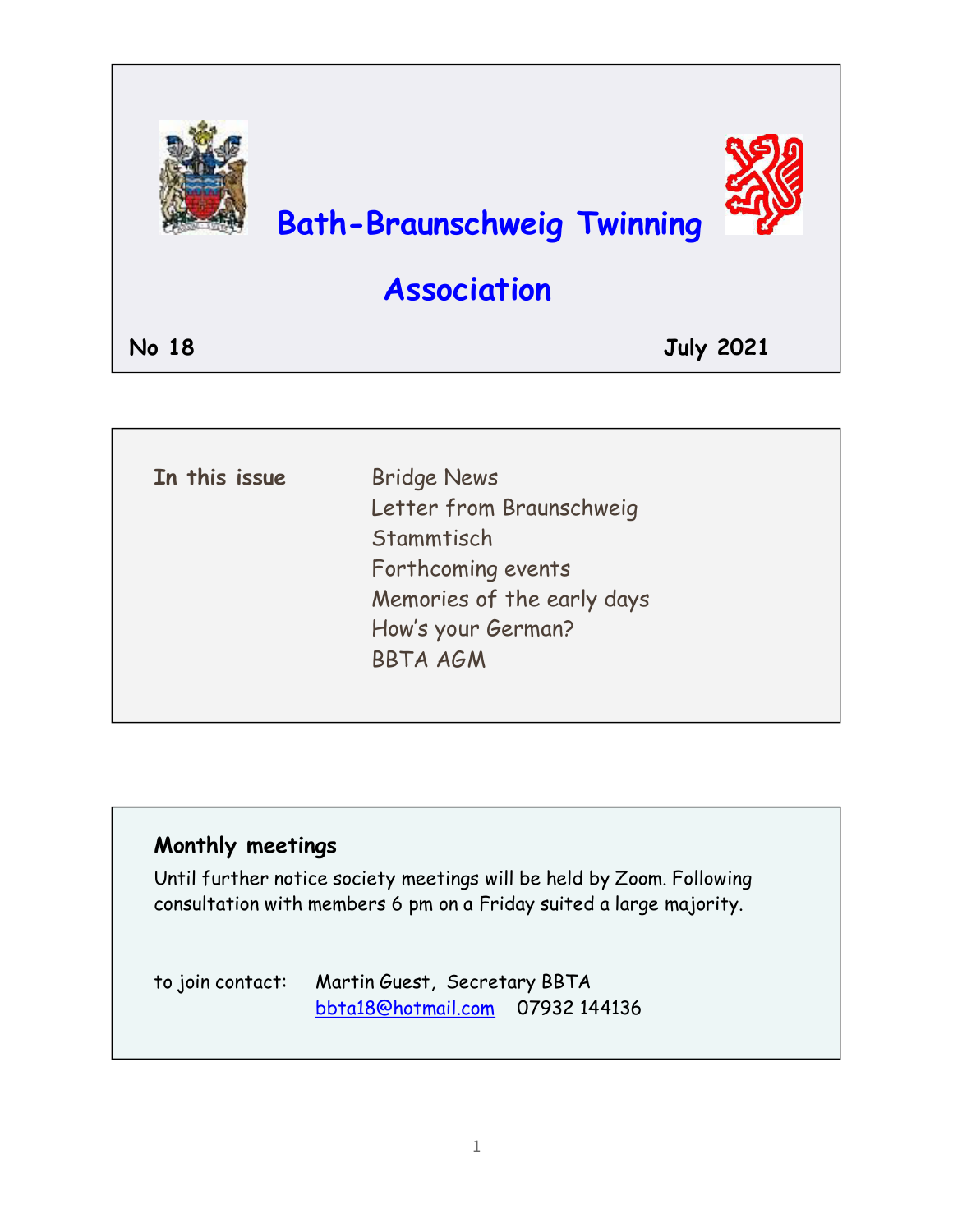

# **Bridge News**

Members of two of Bath's bridge clubs continue to enjoy their Friday online tournament with bridge + art Braunschweig. Currently this is taking place fortnightly to allow time for other summer pursuits, and the situation will be reviewed in the autumn. Meanwhile, we are still hoping that a group of players will travel to Brunswick in 2022.



### **Letter from Braunschweig**

We won't mention the virus ! Rather let us focus on positive aspects. The DEG has learnt to enter virtual paths which has been long overdue. During all the hard and exhausting times we have stayed in touch virtually via videoconferences with our friends in Bath and we have even established new friendships with partners from Cardiff. A DEG Literature Club has been founded which meets on a regular basis to discuss various pieces of literature and from time to time we also offer an online pub quiz or a presentation. We are very pleased to welcome friends from the UK to our meetings as well as taking part in events of the Bath German Society. We are planning to keep up the mutual exchange by streaming our future events which hopefully will take place once again in person.

Hoping you are all safe and healthy. Take care and best wishes from Katrin and the DEG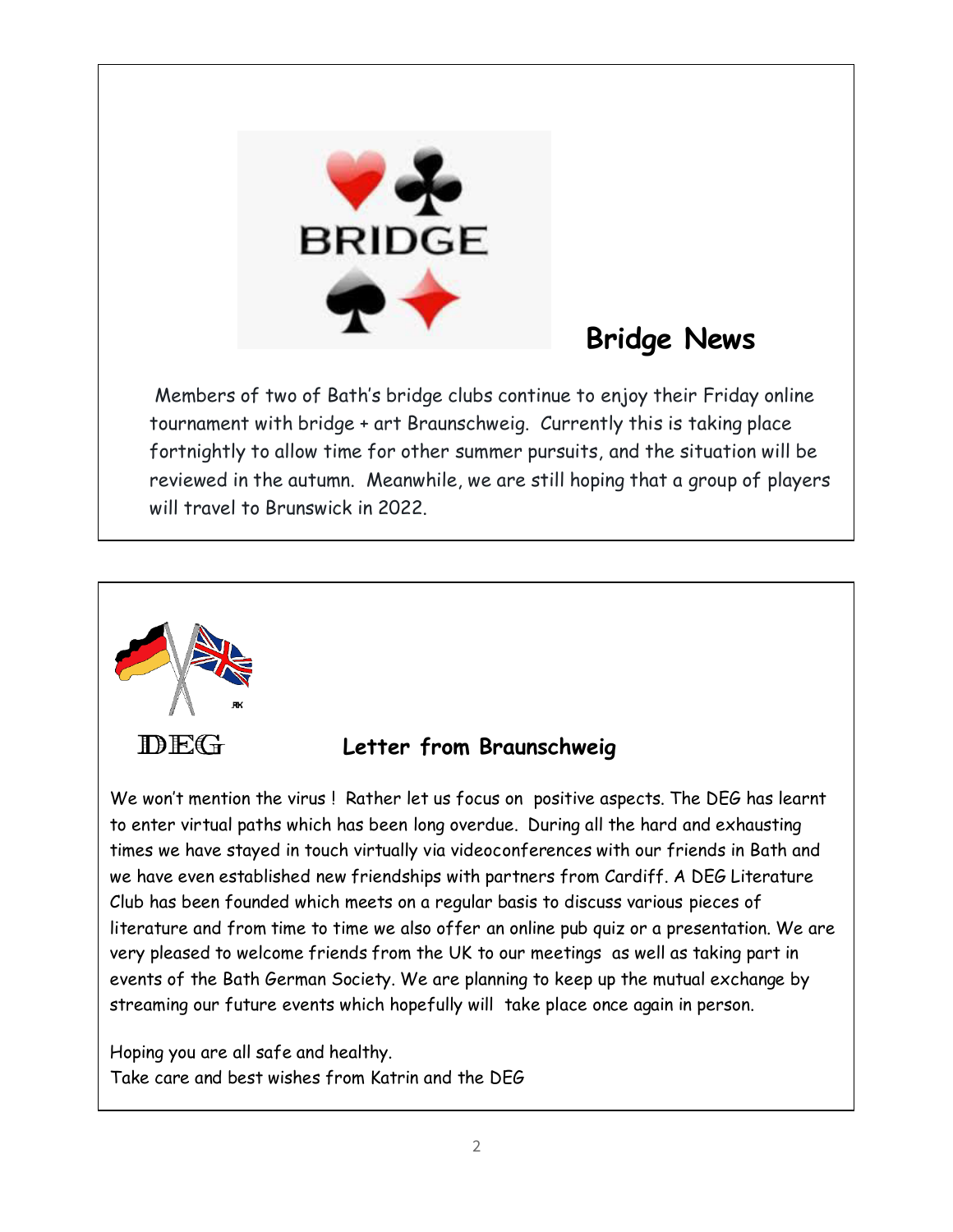

Some of our regular Stammtisch guests were

delighted to meet again in person in June. Simon Guyett is now organising this for the Bath German Society, and he chose an outdoor location on a fine day. After a gap of over one year, there was a lot of gossip to catch up on, and opinions to be exchanged. Further meetings are planned, and if readers would like to come along and make new friends with an interest in speaking German they would be very welcome. Simon can be contacted on: [bathgermansociety@gmail.com](mailto:bathgermansociety@gmail.com)

| Forthcoming Events for 2021/2 |                                                                                                                                                                             | (Covid permitting)                           |
|-------------------------------|-----------------------------------------------------------------------------------------------------------------------------------------------------------------------------|----------------------------------------------|
| 25 to 28 Oct 2021             | (a group of $4$ )                                                                                                                                                           | Civic visit of Mayor Ulrich Markurth to Bath |
| 9 April 2022                  | Fans of Henning Wehn will be pleased to hear that<br>he is coming to the Forum on 9 <sup>th</sup> April 2022.<br>Tickets for the show are available from Bath Box<br>Office |                                              |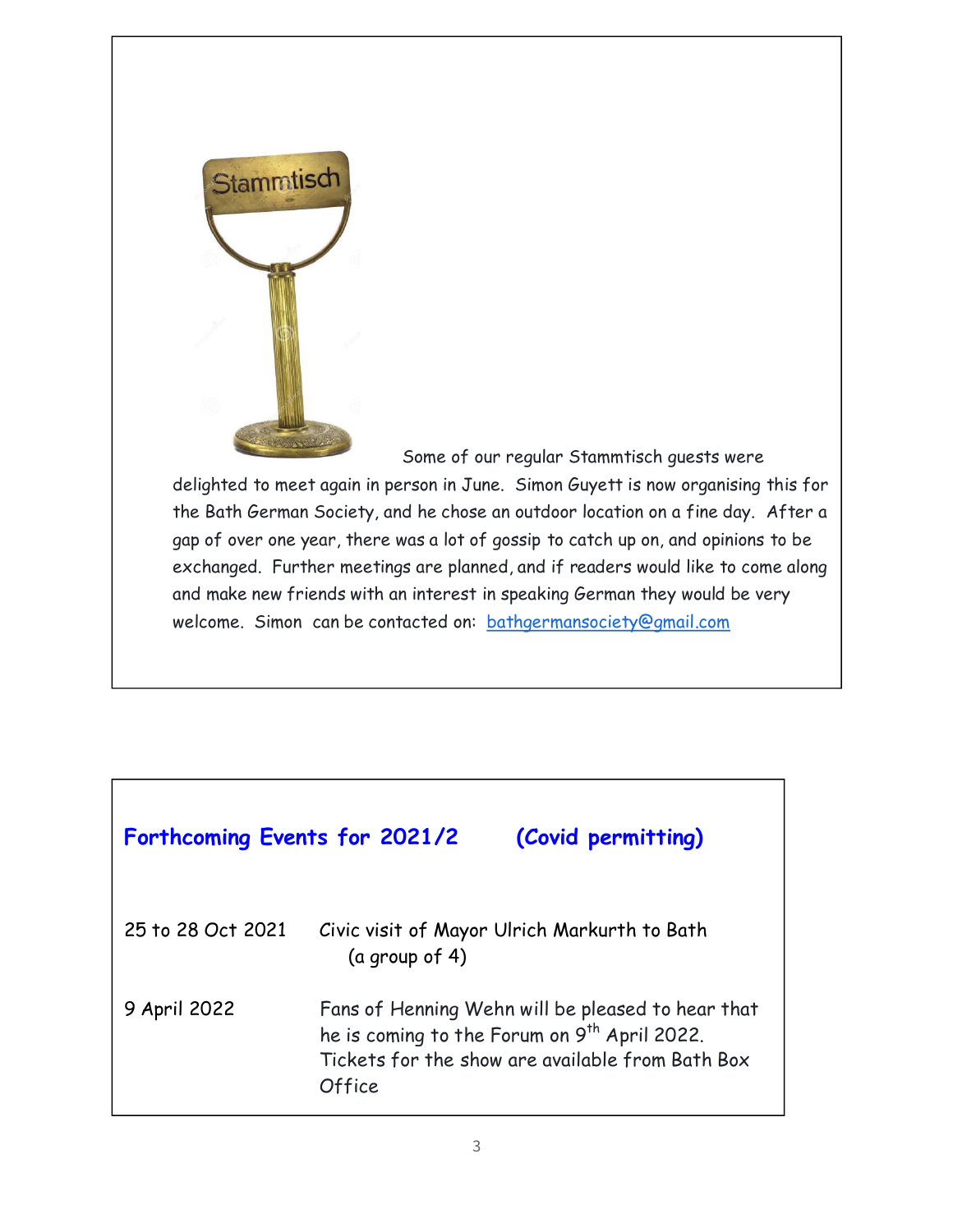### **Memories of the early days**

My association with Germany goes back nearly 70 years. The twinning with Braunschweig started in 1951. In 1952 the Percy Boys Club was invited to join the second visit to Braunschweig and as a member of the club I joined the group. We spent a week in Braunschweig and a week in Bad Harzburg. I was on embarkation leave at the time. I had joined the army for three years, spending most of my time in Sierra Leone. On my return I rejoined the club who had by this time arranged their own twinning with Wolfenbüttel. I went on this exchange for many years. In 1959 I got married and took my wife with me. Whilst at a party a young lady came in and took me away to meet her mother, leaving my wife rather perplexed. It was Lohne, a lady I had stayed with on an earlier visit. It took some explaining but we sorted it all out. Our visits to Wolfenbüttel always included a few days in Berlin. One year I took a dance band in the group and we played three times in Berlin and in three other towns in Germany. We were in Berlin the day before the wall went up; we had actually been in east Berlin the previous day and there had been no sign of any activity. As well as visiting Germany my wife and I used to put young Germans up for a fortnight and we have many German friends as a result. The Percy Club is no more but I stayed on to the end serving the last few years on the management committee. When the Bath twinning associations decided they could no longer afford a paid official they asked for volunteers. l immediately put my name forward as it was a chance to renew my contacts with Germany. Some of my friendships go back nearly seventy years. I was honoured to be your chairman for the first 12 years. A few years ago I had a triple heart bypass; in addition I am now full time carer to my wife Lynn who sadly has Alzheimers. I am now awaiting a further heart operation as I have a leaking mitral valve. With coronavirus on top of everything I have only left my house three times in over a year but my heart is with the twinning and may it long continue and prosper.

#### Don Withers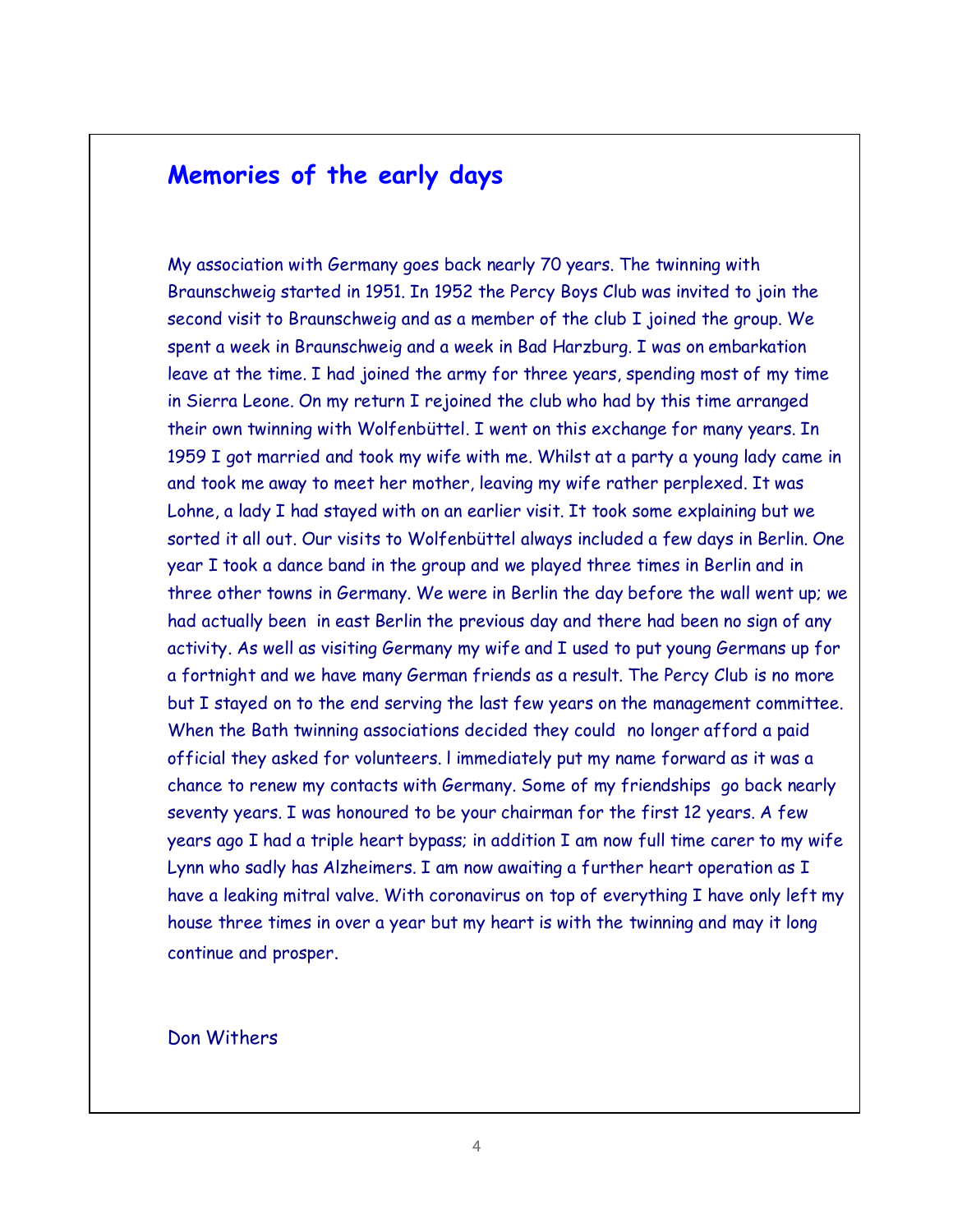**Don't speak German?** Why not learn?

*U3A Bath have 2 beginners groups that meet weekly* 

**German a bit rusty?** Why not brush it up?

*U3A Bath have an intermediate group that meets weekly* 

**German quite good?** Why not come to the Stammtisch?

*See box on p3 above* 

or come to a Bath German Society monthly meeting?